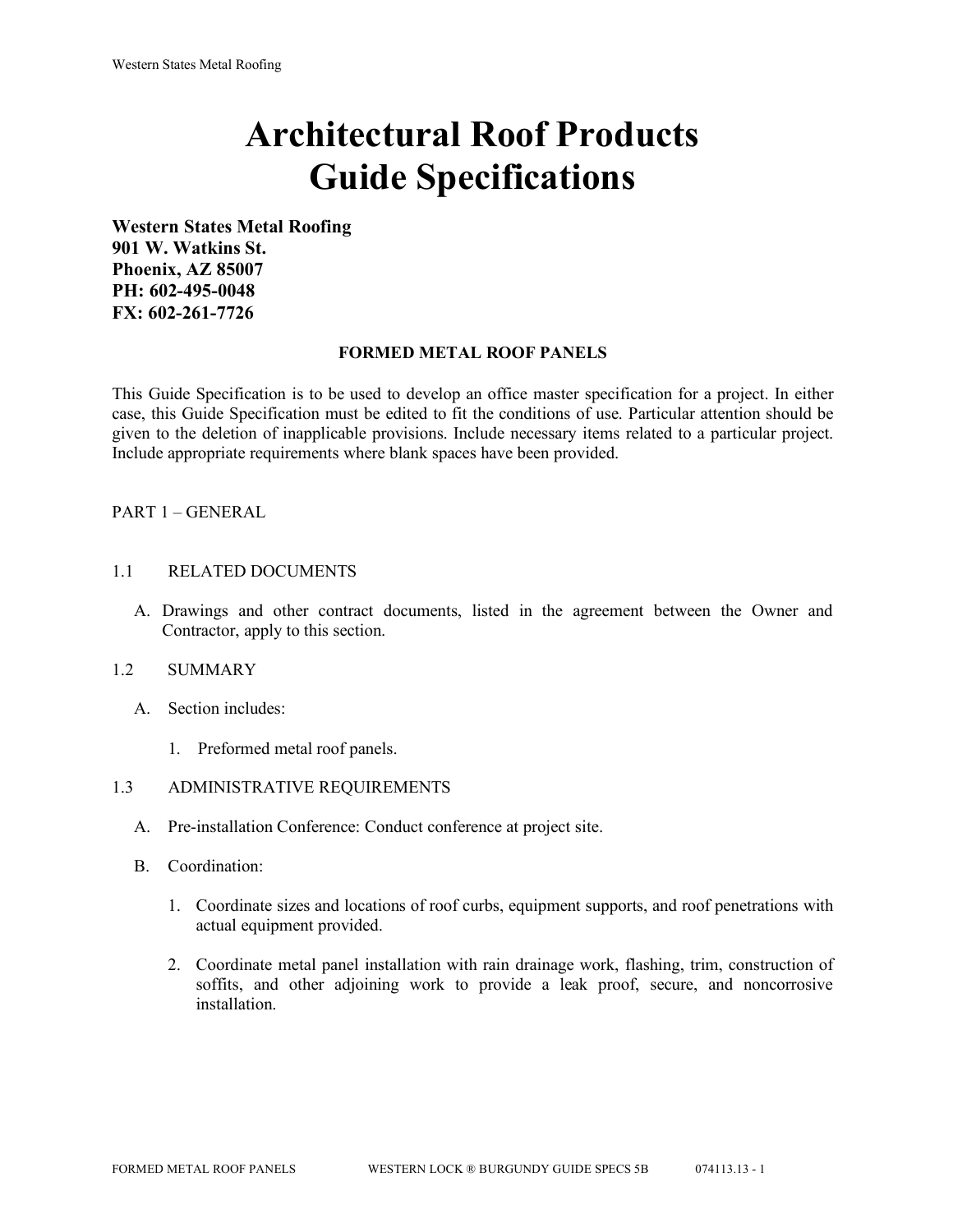## 1.4 SUBMITTALS

- A. Product Data:
	- 1. Include construction details, material descriptions, dimensions of individual components and profiles and finishes for each type of panel and accessory.
- B. Shop Drawings:
	- 1. Include fabrication and installation layouts of metal panels; details of edge conditions, joints, panel profiles, corners, anchorages, attachment system, trim, flashings, closures, accessories and special details.
	- 2. Accessories: Include details of the flashing, trim, and anchorage systems, at a scale of not less than 1-1/2 inches per 12 inches.
- C. Samples:
	- 1. Metal Panels: 12 inches long by actual panel width. Include fasteners, closures, and other metal panel accessories.
- D. Qualification Data: For Installer.
- E. Product Test Reports: For each product, for tests performed by a qualified testing agency.
- F. Filed quality control reports.
- G. Sample Warranties: For special warranties.
- 1.5 QUALITY ASSURANCE
	- A. Installer Qualifications: An entity that employs installers and supervisors who have a minimum of 3 years' experience in the installation of metal roof / wall panels.
	- B. Mockups: Build mockup; to verify selections made under sample submittals and to demonstrate aesthetic effects and set quality standards for fabrication and installation.
- 1.6 DELIVERY, STORAGE AND HANDLING
	- A. Deliver components, metal panels and other manufactured items so as not to be damaged or deformed. Package metal panels for protection during transportation and handling.
	- B. Store metal panels in a manner to prevent bending, warping, twisting and surface damage.
	- C. Stack metal panels horizontally on platforms or pallets, covered with suitable weather tight and ventilated covering. Store metal panels to ensure dryness with positive slope for drainage of water. Do not store metal panels in contact with other materials that might cause staining, denting or other surface damage.
	- D. Retain strippable protective covering on metal panels during installation.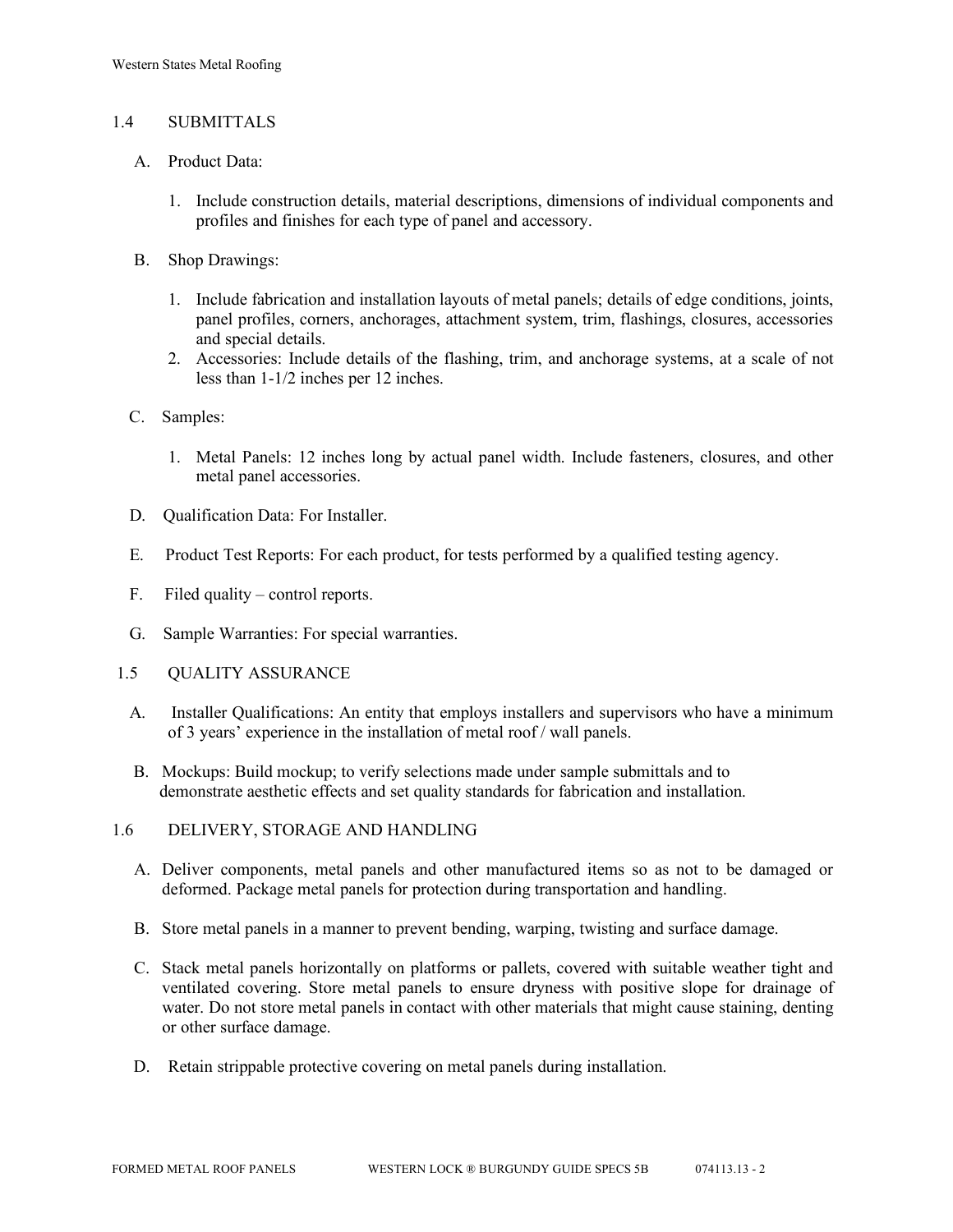### 1.7 FIELD CONDITIONS

A. Weather Limitations: Proceed with installation only when existing and forecasted weather conditions permit assembly of metal panels to be performed according to manufacturers' written instructions and warranty requirements.

## 1.8 WARRANTY

- A. MANUFACTURER'S PRODUCT WARRANTY
	- 1. Manufacturer's standard coating performance warranty, as available for specified installation and environmental conditions. (Contact a WSMR Representative to determine actual warranty criteria)

#### B. CONTRACTORS WARRANTY

1. Warrant panels, flashings, sealants, fasteners, and accessories against defective materials and/ or workmanship, to remain watertight and weatherproof with normal usage for two (2) years following Project Substantial Completion date.

## PART 2 – PRODUCTS

## 2.1 MANUFACTURER

 A. Western States Decking, Inc., DBA - Western States Metal Roofing, 901 W. Watkins St., Phoenix, AZ 85007; Ph: (877) 787-5467, Fax: (602) 261-7726.

 Email[: sales@metalforroofing.com](mailto:sales@metalforroofing.com) Website: www.metalforroofing.com

- B. Substitutions: In accordance with contract documents.
- 2.2 METAL ROOF PANELS
	- A. Western Lock ®; Concealed Fastener Metal Roof Panels: Metal roof panels consisting of formed metal sheet with vertical ribs at panel edges, installed by lapping and interlocking edges of adjacent panels, and attaching panels to supports / substrate using concealed clips and fasteners.
		- 1. Panel Designation: Western Lock ®
		- 2. Metallic- Coated Steel Sheet: Aluminum- zinc alloy- coated steel sheet minimum (Zincalume® or Galvalume®) complying with ASTM A 792/ A 792M, Class AZ50 coating designation; structural quality.
			- a. Nominal Thickness: [24 Gauge]
			- b. Exterior Finish Available In: Cool Tech ® 500 PVDF Paint System

i. Burgundy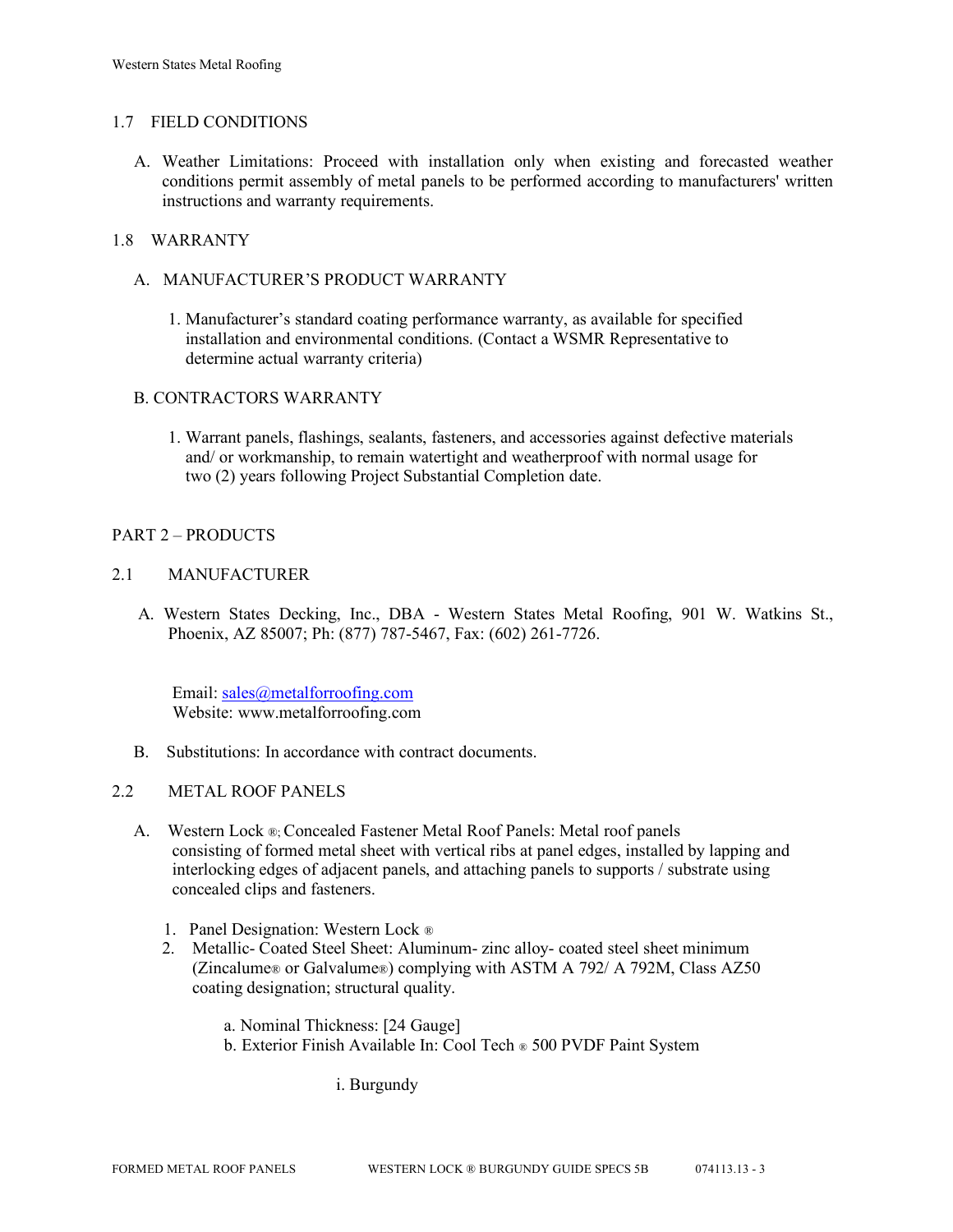- 3. Grade of Steel:
	- a. 24 Gauge Grade 50
- 4. Clips: One- piece fixed to accommodate thermal movement.
- 5. Panel Width: [**12 inches**] [**14 inches**] [**16 inches] [18 inches]** .
	- a. Custom widths can be ordered up to 24 inches.
- 6. Panel Height: 1.75 inches.

## 2.3 ACCESSORIES

- A. Self-Adhering, High- Temperature Underlayment: Provide self-adhering, cold applied, sheet underlayment, a minimum of 30 mils thick, specifically designed to withstand high metal temperatures beneath metal roofing. Provide primer when recommended by underlayment manufacturer.
	- 1. Thermal Stability: Stable after testing at 220 deg F; ASTM D 1970.
	- 2. Low- Temperature Flexibility: Passes after testing at minus 20 deg F; ASTM D 1970.
- B. Miscellaneous Metal Sub framing and Furring: ASTM C 645; cold formed, metallic- coated steel sheet, ASTM A 653/ A 653M, G90 coating designation or ASTM A 792/ A 792M, Class AZ55 aluminum- zinc alloy coating designation unless otherwise indicated. Provide manufacture's standard sections as required for support and alignment of metal panel system.
- C. Panel accessories: Provide components required for a complete, weather tight panel system including trim, clips, flashings, sealants, gaskets, fillers, closure strips, and similar items. Match material and finish of metal panels unless otherwise indicated.
	- 1. Closures: Provide closures at eaves and ridges, fabricated of same metal as metal panels.
	- 2. Backing Plates; Provide metal backing plates at panel end splices, fabricated from material recommended by manufacturer.
	- 3. Closure Strips: Closed-cell, expanded, cellular, rubber or cross linked, polyolefin-foam or closed-cell laminated polyethylene; minimum I -inch-thick, flexible closure strips; cut or pre-molded to match metal panel profile. Provide closure strips where indicated or necessary to ensure weather tight construction.
- D. Flashing and Trim: Provide flashing and trim formed from same material as metal panels as required to seal against weather and to provide finished appearance. Finish flashing and trim with same finish systems adjacent metal panels.
- E. Panel Fasteners: Self-tapping screws designed to withstand design loads. Provide EPDM or PVC sealing washers for exposed fasteners.
- F. Panel Sealants: Provide sealant type recommended by manufacturers that are compatible with panel materials are non-staining and do not damage panel finish.
- G. Metal Protection: When dissimilar metals contact each other or corrosive substrates, protect against galvanic.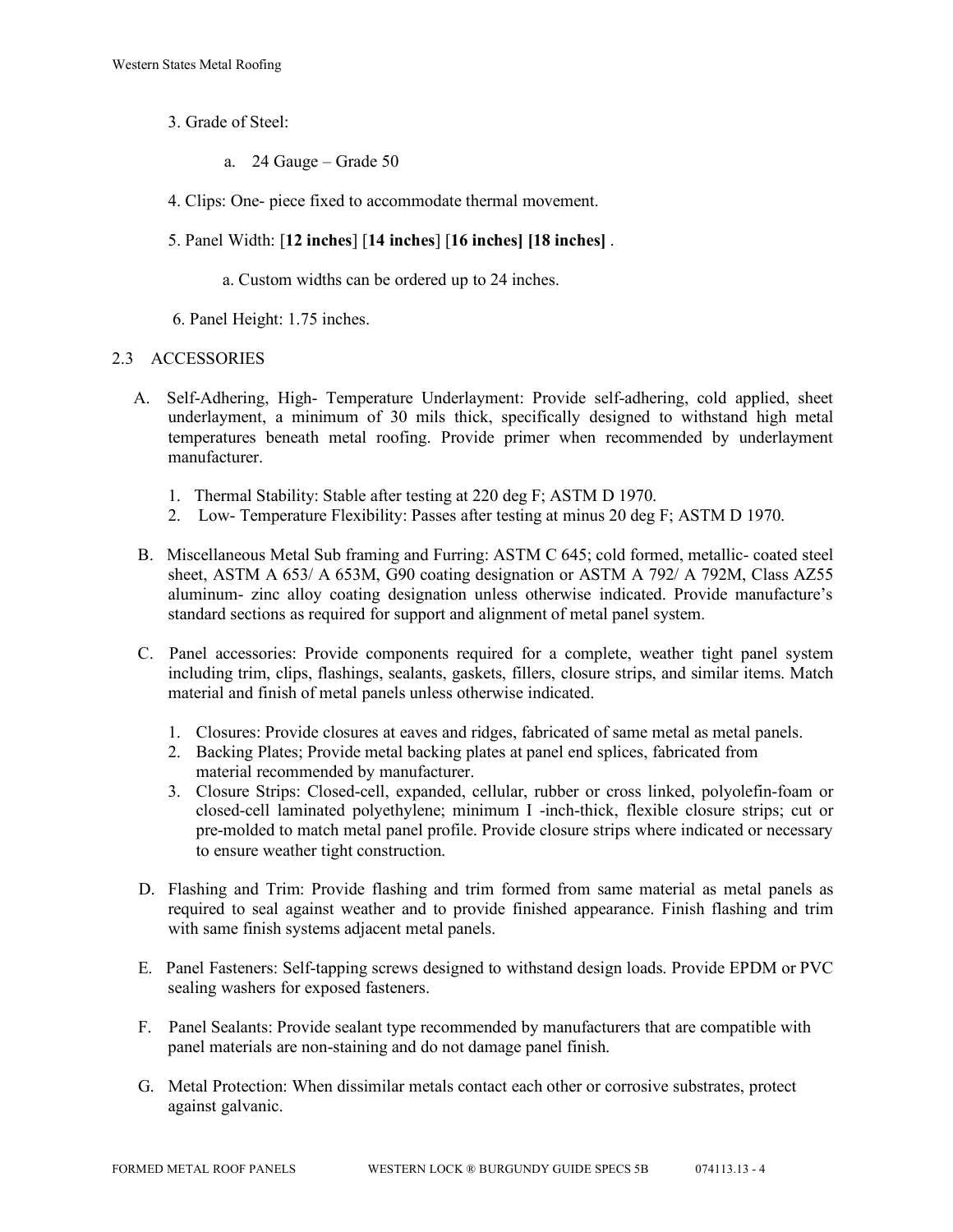## 2.4 FABRICATION

- A. General: Fabricate and finish metal panels and accessories at the factory, by manufacturer's standard procedures and processes, as necessary to fulfill indicated performance requirements demonstrated by laboratory testing. Comply with indicated profiles and with dimensional and structural requirements.
- B. Provide panel profile, including major ribs and intermediate stiffening ribs, if any, for full length of panel.
- C. Sheet Metal Flashing and Trim: Fabricate flashing and trim to comply with manufacturer's recommendations and recommendation in SMACNA's "Architectural Sheet Metal Manual" that apply to design, dimensions, metal, and other characteristics of item indicated.

## 2.5 FINISHES

- A. Protect mechanical and painted finishes on exposed surfaces from damage by applying a strippable, temporary protective covering before shipping.
- B. Appearance of Finished Work: Variations in appearance of abutting or adjacent pieces are acceptable if they are within one- half of the range of approved Samples. Noticeable variations in same piece are unacceptable. Variations in appearance of other components are acceptable if they are within the range of approved Samples and are assembled or installed to minimize contrast.
- C. Steel Panels Finish:
	- 1. Exterior Finish: Western States Metal Roofing, Cool Tech ® 500 PVDF Paint System, Fluoropolymer Two – Coat System:  $0.2 - 0.3$  mil primer with  $0.7 - 0.8$  mil 70 percent PVDF fluoropolymer color coat, AAMA 621, meeting solar reflectance index requirements.
	- 2. Interior Finish: Standard Poly backer finish consisting of  $0.2 0.3$  mil primer coat and  $0.3 -$ 0.4 mil wash coat with a minimum total dry film thickness of  $0.5 - 0.7$  mil.

## PART 3- EXECUTION

#### 3.1 EXAMINATION

- A. Examine substrates, area, and conditions, with installer present, for compliance with requirements for installation tolerances, metal panel supports, and other conditions affecting performance of the work.
	- 1. Examine wall framing to verify that girths, angles, channels, studs, and other structural panel support members and anchorage have been installed within alignment tolerance required by metal wall panel manufacturer.
	- 2. Examine solid roof sheathing to verify that sheathing joints are supported by framing or blocking and that installation is within flatness tolerances required by metal roof panel manufacture.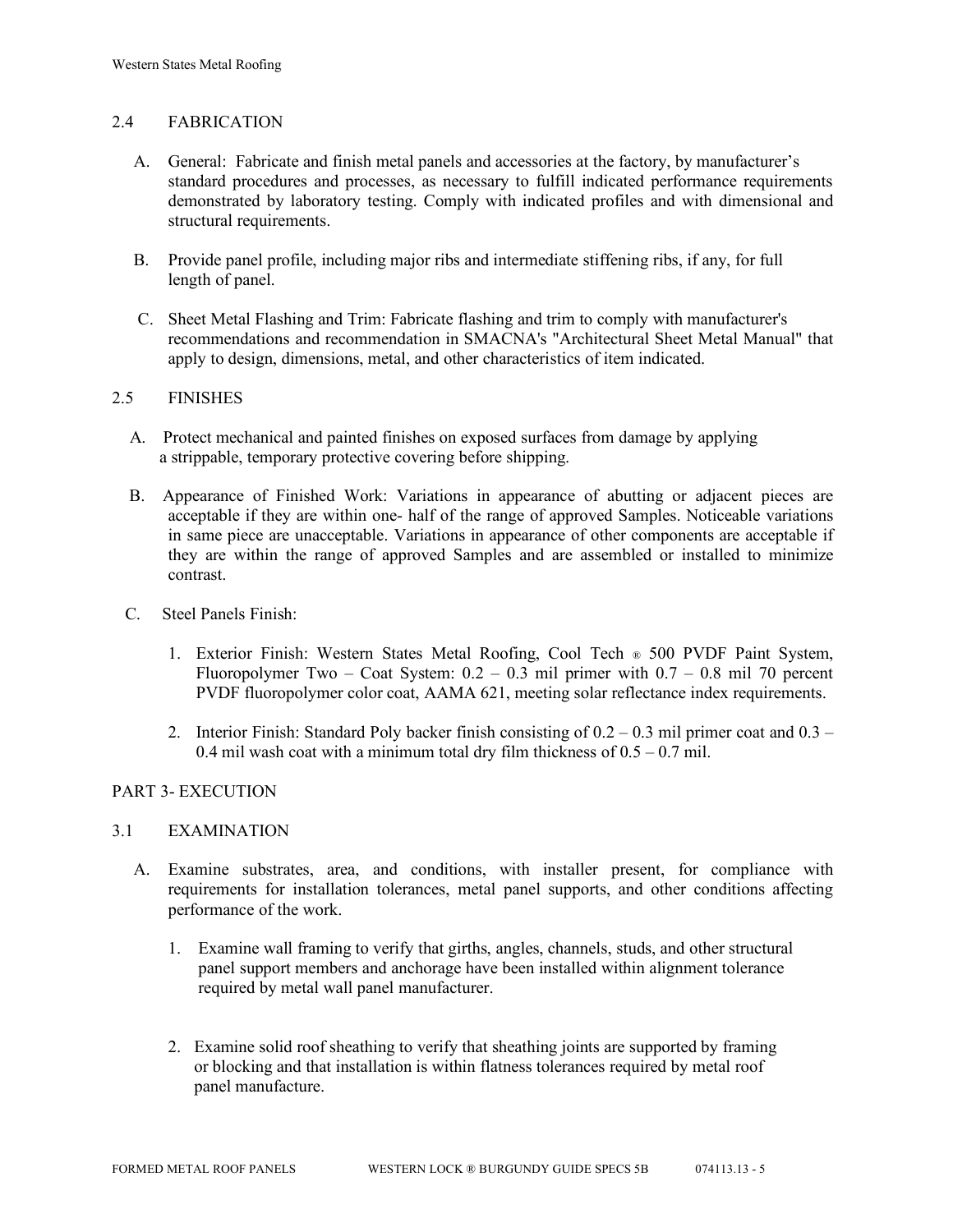- a. Verify that air or water-resistive barriers have been installed over sheathing or backing substrate to prevent air infiltration or water penetration.
- B. Examine roughing-in for components and systems penetrating metal panels to verify actual locations of penetrations relative to seam locations of metal panels before installation.
- C. Proceed with installation only after unsatisfactory conditions have been corrected.

# 3.2 PREPARATION

 A. Miscellaneous Supports; Install sub framing, furring and other miscellaneous panel support members and anchorage according to ASTM C 754 and metal panel manufacturer's written recommendations.

## 3.3 UNDERLAYMENT INSTALLATION

- A. Self- Adhering Sheet Underlayment: Apply primer if required by manufacturer. Comply with temperature restrictions of underlayment manufacturer for installation. Apply at locations indicated on Drawings, wrinkle free, in shingle fashion to shed water, and with end laps of not less than 6 inches staggered 24 inches between courses. Overlap side edges not less than 3- ½ inches. Roll laps with roller. Cover underlayment within 14 days.
- B. Felt Underlayment: Apply at locations indicated [below] [on drawings], in shingle fashion to shed water. And with lapped joints of not less than 2 inches.
	- 1. Apply over the entire roof surface.
	- 2. Apply on roof not covered by self- adhering sheet underlayment. Lap over edges of self adhering sheet underlayment not less than 3 inches, in shingle fashion to shed water.
- C. Slip Sheet: Apply slip sheet over underlayment before installing metal roof panels.
- D. Flashings: Install flashings to cover underlayment to comply with requirements specified in Section 076200 "Sheet Metal Flashing and Trim."

## 3.4 METAL PANEL INSTALLATION

- A. General: Install metal panels according to manufacturer's written instructions in orientation, sizes, and locations indicated. Install panels perpendicular to supports unless otherwise indicated. Anchor metal panels and other components of the work securely in place, with provisions for thermal and structural movement.
	- 1. Shim or otherwise plumb substrates receiving metal panels.
	- 2. Flash and seal metal panels at perimeter of all openings. Fasten with self-tapping screws. do not begin installation until air or water- resistive barriers and flashings that are concealed by metal panels are installed.
	- 3. Install screw fasteners in predrilled holes.
	- 4. Locate and space fastenings in uniform vertical and horizontal alignment.
	- 5. Install flashing and trim as metal panel work proceeds.
	- 6. Locate panel splices over, but not attached to, structural supports. Stagger panel splices and end laps to avoid a four – panel lap splice condition.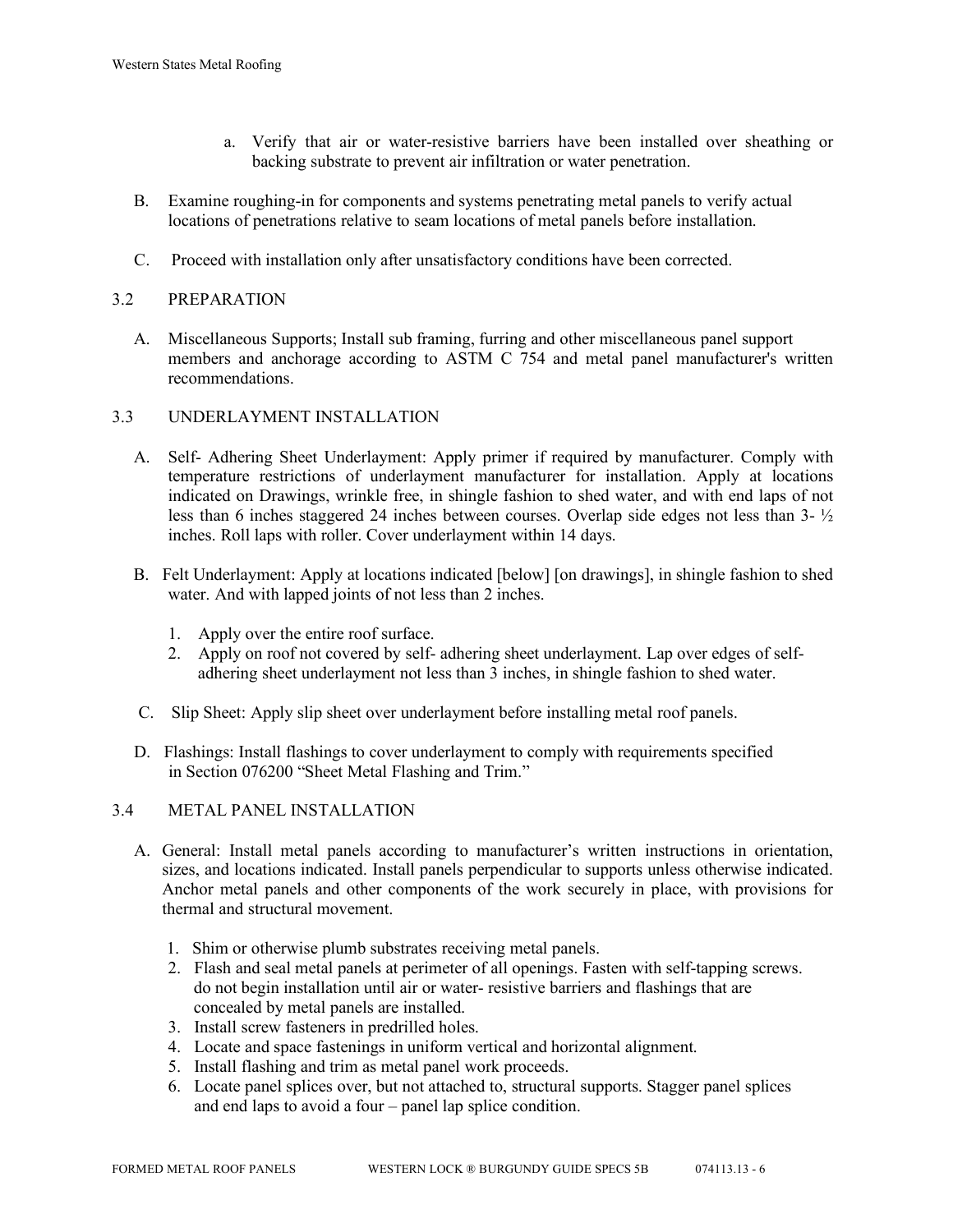- 7. Align bottoms of metal panels and fasten with blind rivets, bolts, or self- tapping screws. Fasten flashings and trim around openings and similar elements with self-tapping screws.
- 8. Provide weather tight escutcheons for pipe—and conduit- penetrating panels.
- B. Fasteners:
	- 1. Steel Panels: Use galvanized steel fasteners.
- C. Metal Protection: When dissimilar metals contact each other or corrosive substrates, protect against galvanic action.
- D. Lap-Seam Metal Panels: Fasten metal panels to supports with fasteners at each lapped joint at location and spacing recommended by manufacturer.
	- 1. Lap ribbed or fluted sheets one full rib. Apply panels and associated items true to line for neat and weather tight enclosure.
	- 2. Provide metal backed washers under heads of exposed fasteners bearing on weather side of metal panels.
	- 3. Locate and space exposed fasteners in uniform vertical and horizontal alignment. Use proper tools to obtain controlled uniform compression for positive seal without rupture of washer.
	- 4. Install screw fasteners with power tools having controlled torque adjusted to compress Washer tightly without damage to washer, screw threads or panels. Install screws in predrilled holes.
	- 5. Flash and seal pans with weather closures at perimeter of all openings.
- E. Accessory Installation: install accessories with positive anchorage to building and weather tight Mounting, and provide for thermal expansion. Coordinate installation with flashings and other components.
	- 1. Install components, required for a complete metal panel system including trim, copings, corners, seam covers, flashings, sealants, gaskets, fillers, closure strips and similar items. Provide types indicated by metal wall panel manufacturer; or, if not indicated, provide types recommended by metal panel manufacturer.
- F. Flashing and Trim: Comply with performance requirements manufacturer's written installation instructions, and SMACNA's "Architectural Sheet Metal Manual." Provide concealed fasteners where possible and set units true to line and level. Install work with laps, joints and seams that are permanently watertight.
	- 1. Install exposed flashing and trim that is without buckling and tool marks, and that is true to line and levels indicated, with exposed edges folded back to form hems. Install sheet metal flashing and trim to fit substrates and achieve waterproof performance.
	- 2. Expansion Provisions: Provide for thermal expansion of exposed flashing and trim. Space movement joint at a maximum of 10 feet with no joints allowed within 24 inches of corner or intersection. Where lapped expansion provisions cannot be used or would not be sufficiently waterproof, form expansion joints of intermeshing hooked flanges, not less than 1 inch deep, filled with mastic sealant (concealed within joints).